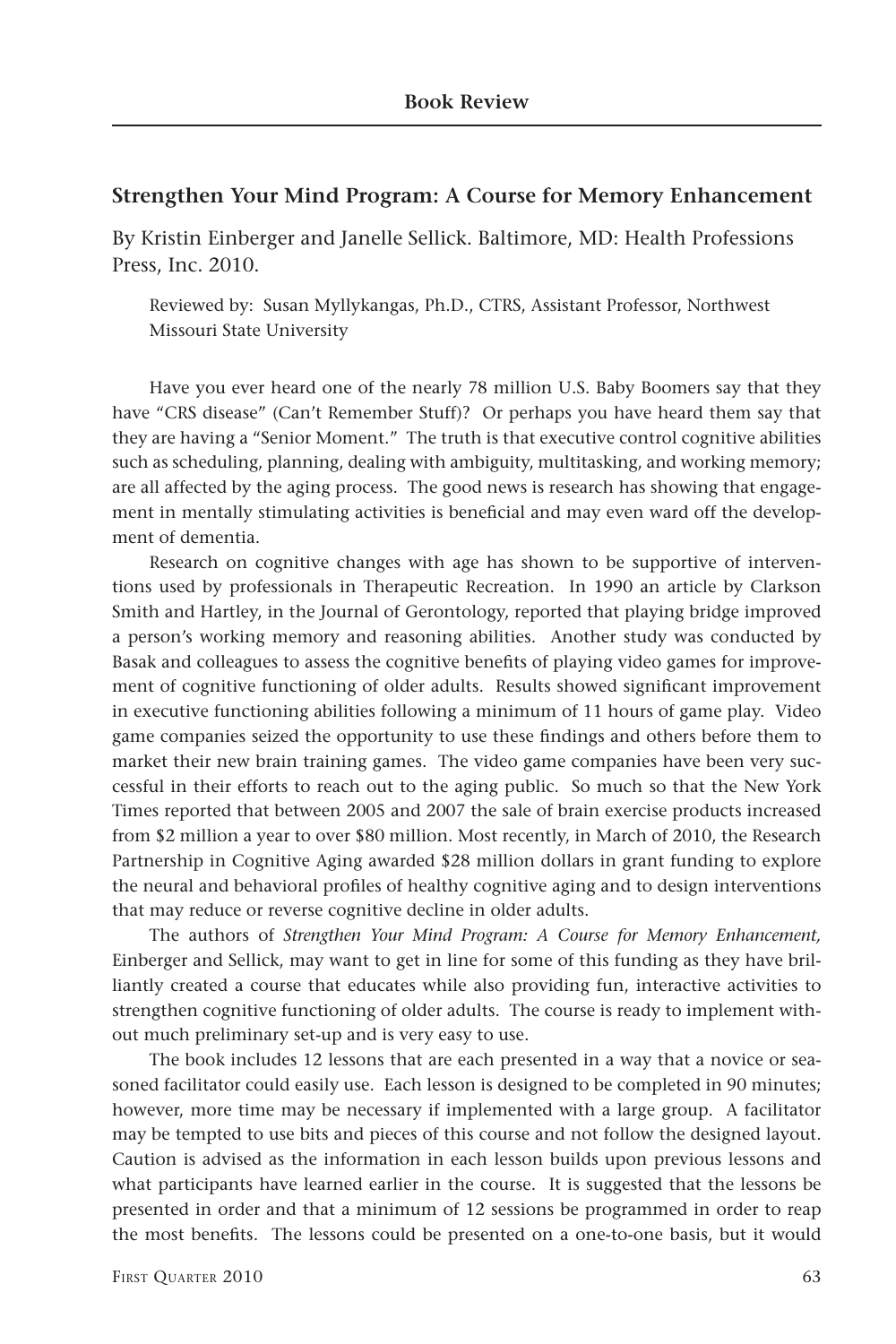be best if there were more participants involved as discussion is a key component in the course. Each lesson is first presented with research-based information for the facilitator. This information helps to inform the facilitator of the science behind the activities and will aid in answering participants' questions. There is also a listing of tasks that should be completed prior to implementing the lesson. This includes becoming familiar with the facilitator overview, reviewing the supply list of what will be needed in the lesson, reviewing the step-by-step plan for implementation of the lesson. In addition, each lesson plan has a warm up, a quiz, practice activities, handouts and homework activities. One of the strongest components of the course is that it provides participants with a variety of learning experiences that are purposely designed to meet the different learning styles of participants. Aamodt and Wang (2008) have pointed out that "Unless the activities span a broad spectrum of abilities, there seems to be no benefit to general mental fitness" (p. 3). In this regard, the authors of *Strengthen Your Mind Program: A Course for Memory Enhancement* have assured that the activities are challenging yet can be successfully completed by participants of all ability levels and across various domains. This diversity can be seen across the 12 lessons presented in the book.

Lesson 1: Memory and Aging. This lesson acts as the foundation for what is to come in the course. Participants discuss what the normal changes in memory are, how the brain continues to grow new neurons (neurogenesis), how the brain has the capacity to learn new information at any age, and the three types of memory. Handouts of activities reinforce the various types of memory and offer the participants opportunities to strengthen their sensory, short term and long term memories.

Lesson 2: Learning Styles. Most people are aware that there are visual, auditory, and tactile/kinesthetic learning styles. What they may not be aware of is which type of learning style they prefer. This lesson aids participants in learning which style works best for them and how their learning style influences memory.

Lesson 3: Mental Aerobics. The importance of exercising the brain is presented in this lesson. The types of activities that stretch the brain are presented and participants are encouraged to do new things; or at least do the same things in a different way. Discussions revolve around ways in which memory is enhanced by exercising one's brain every day.

Lesson 4: Exercise. This lesson supports the idea of the mind-body connection. The importance of physical exercise (aerobics, strength training, and stretching) are presented and participants are introduced to how exercise is scientifically linked to improved cognitive functioning. Included are ways to incorporate exercise into everyday life. No strenuous exercise is included in this lesson, but discussions are focused on ways to stay motivated and the benefits for memory improvement that daily physical exercise offers.

Lesson 5: Strategies for Memory Improvement. This lesson is a summary of timetested ways to improve one's memory. Presented in this lesson is information regarding attention, visualization, chunking out information for improved short term memory, using mnemonics, associating words with something familiar, repetition, creating stories, using visual cues, and utilizing the alphabet to enhance memory. There is much information in this unit and facilitators may want to divide this lesson into two sessions to allow for thorough practice of each of the methods presented.

Lesson 6: Brain Dominance. Are you left or right brained? This lesson presents basic information regarding the research on brain hemispheres, but then presents ways to use the whole brain to enhance memory. Activities include writing with your non-dominant hand, brainstorming, and ways to use the non-dominant side of your brain.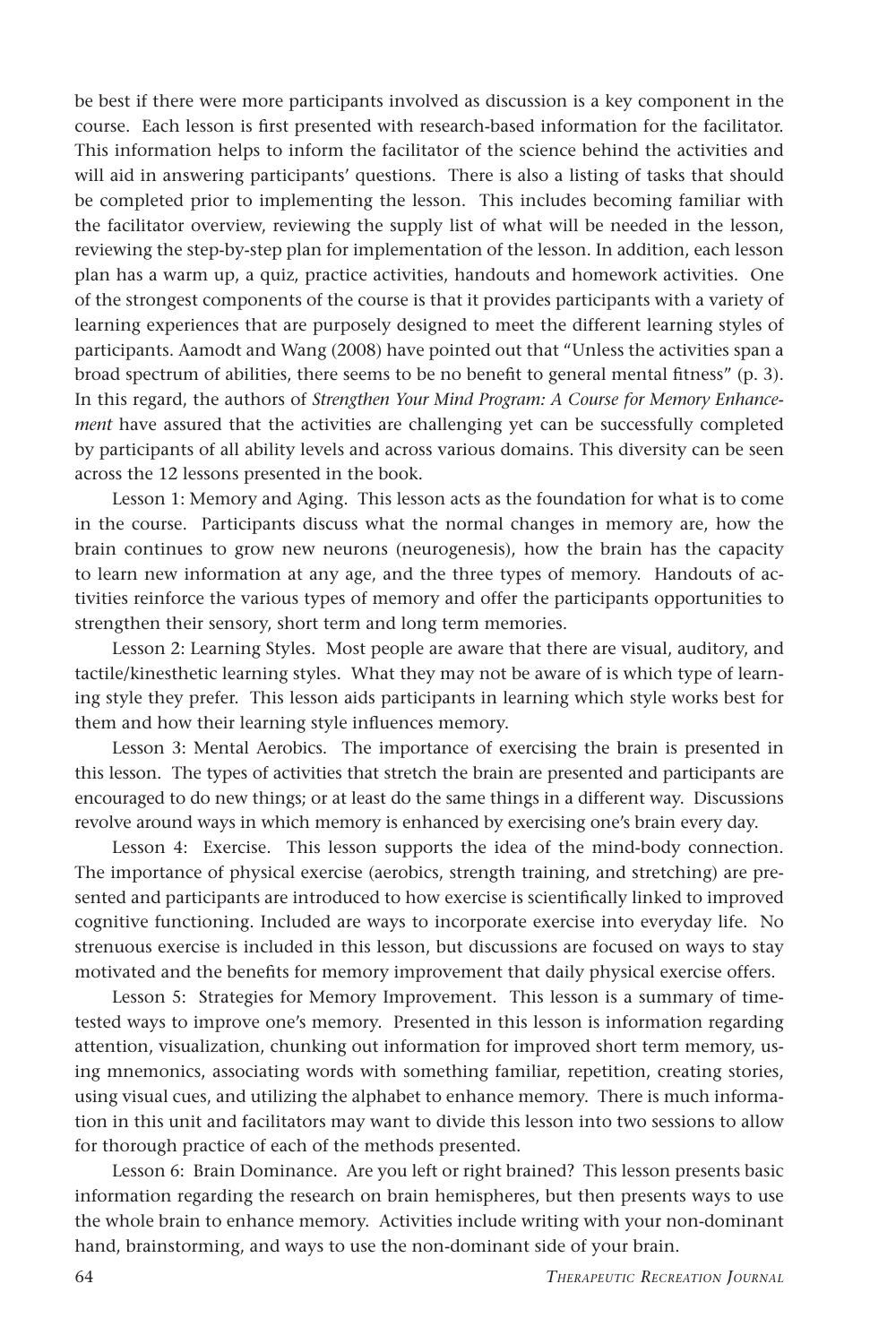Lesson 7: The Five Senses. Lesson 1 presented the three types of memory and sensory memory was discussed as being the shortest of them all. This lesson presents ways to include sensory stimulation through sight, hearing, touch, taste and smell to increase information recall. Guiding participants to remember events or places where they experienced sensory memories, such as Christmas morning and the smell of the pine tree, reinforces how sensory information is used to remember or re-experience events or places. Participants are assigned homework that encourages them to practice using all of their senses to aid in memory improvement.

Lesson 8: Stress. The causes of stress are presented with discussion of good and bad stress being highlighted. Participants are placed in a mildly stressful situation and then guided through it. Discussion of how stress limits memory shows participants why it is important to manage stressors. The lesson ends with the introduction of ways to reduce stress and homework that is fun but not stressful.

Lesson 9: Optimism and Humor. Research findings on the physical and social benefits of being optimistic are presented. Coping mechanisms are discussed and ways to nurture optimism are shared. Similarly, research on the benefits of humor and laughter are offered. Participants have opportunities to explore how optimistic they are and how much they are currently using humor in their lives. Ways in which optimism and humor aid memory are discussed.

Lesson 10: Nutrition. This may seem like an odd topic to include in a course on memory, but the authors do a good job of presenting research that links the two together. Nutritional components of food that have been shown to be beneficial for the brain such as antioxidants and Omega-3 fatty acids are presented. Information is presented that explains the importance of eating enough fruits and vegetables each day for improved memory. Other keys to improved memory through digestion of food are presented with a few surprises tossed in. Can you say coffee?!

Lesson 11: Socialization. An alternative title for this lesson could be entitled "Use it or lose it." This lesson makes sense if you remember that a person needs to stretch their memory each day. Talking with other people forces the brain to pay attention, recall facts, and catalog new information. The authors present research on the importance of having a social network as one ages and encourage participants to remain engaged in socially stimulating activities to ward off mental declines.

Lesson 12: Memory-Enhancement Course Review. Summarizing everything that has been presented, this lesson pulls all the pieces together. Participants are reminded of the key information that was presented in each lesson. There is even a certificate of completion that can be used to celebrate participants' completing the course. The activities in this unit are offered as a fun way to review all that has been learned in the course.

After reading this book and reviewing the activities, I highly recommend this book to any professional working with older adults. The course would be good for aging Baby Boomers who are concerned about losing their memory. Activity professionals working in adult daycare, assisted living, long-term care, and nursing homes should definitely pick up a copy of this book. It offers an easy to use, inexpensive, and complete program on memory enhancement. The best part is that the outcomes are nearly guaranteed.